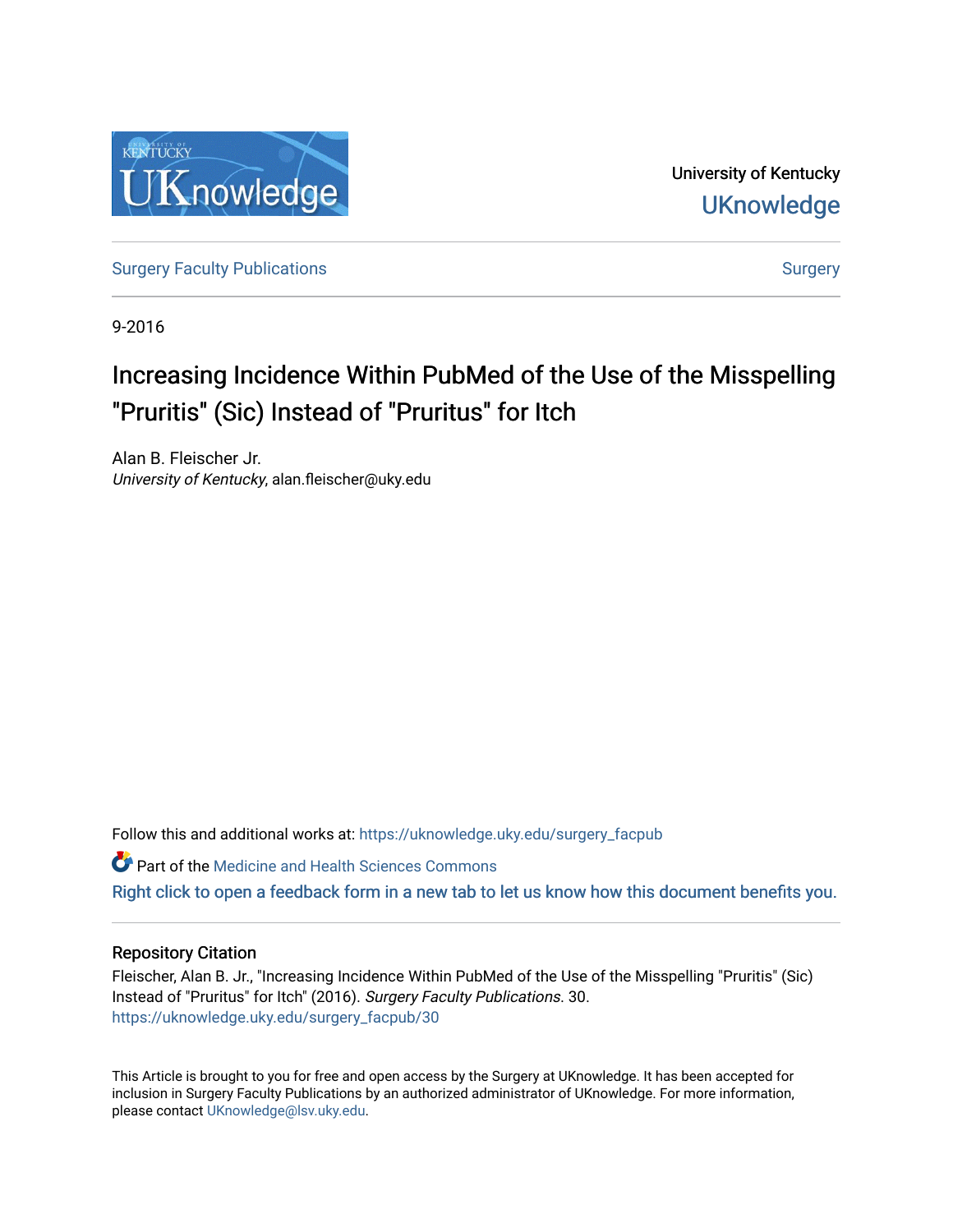# Increasing Incidence Within PubMed of the Use of the Misspelling "Pruritis" (Sic) Instead of "Pruritus" for Itch

Digital Object Identifier (DOI) https://doi.org/10.2340/00015555-2393

# Notes/Citation Information

Published in Acta Dermato-Venereologica, v. 96, issue 6, p. 826-827.

© 2016 The Authors.

This article is licensed under a [Creative Commons Attribution-NonCommercial 4.0 International License.](https://creativecommons.org/licenses/by-nc/4.0/)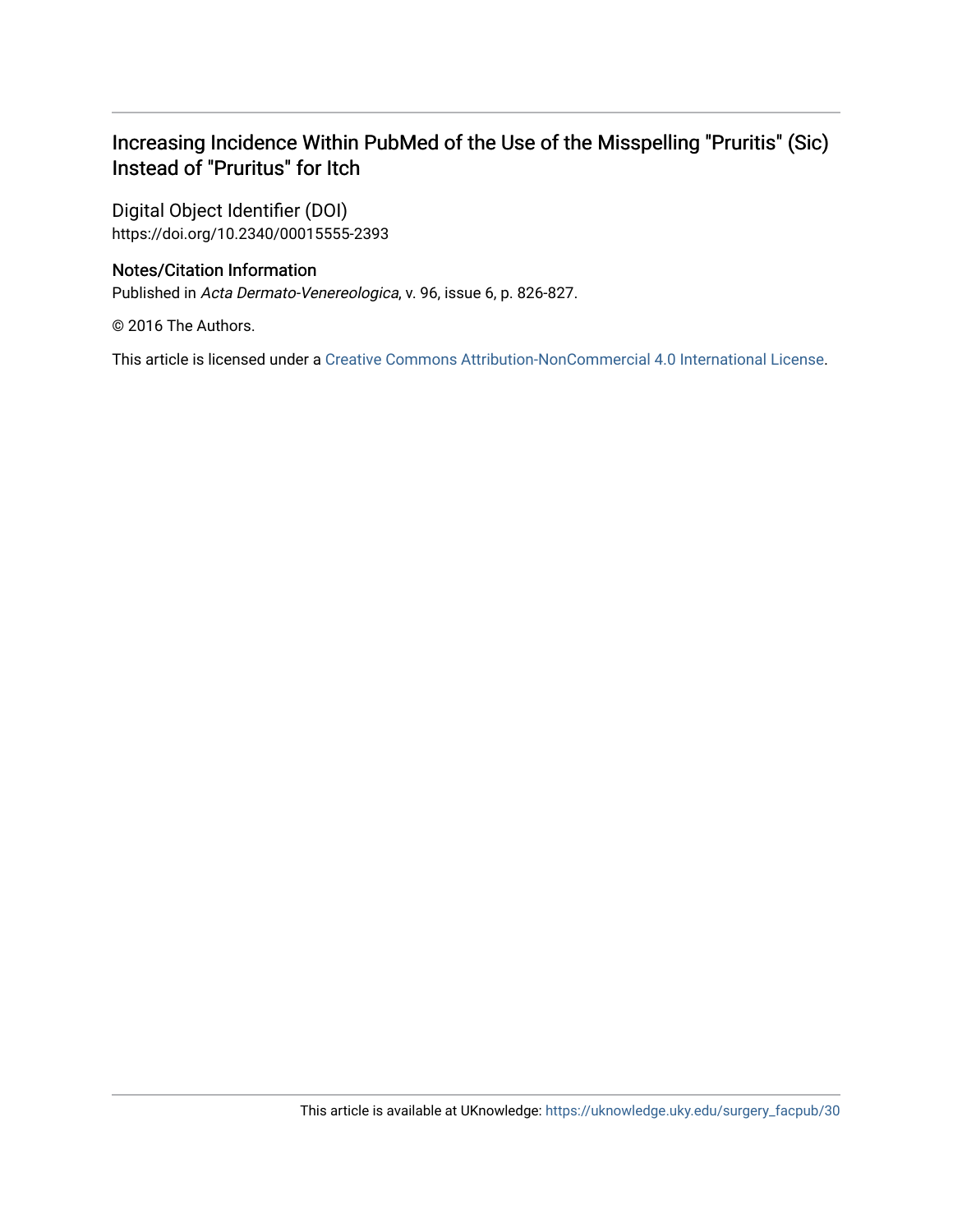#### **SHORT COMMUNICATION**

### **Increasing Incidence within PubMed of the Use of the Misspelling "Pruritis" (sic) Instead of "Pruritus" for Itch**

#### **Alan B. Fleischer, Jr.**

*Department of Surgery, University of Kentucky College of Medicine, 800 Rose Street, Lexington, KY 40536, USA. E-mail: alan.fleischer@uky.edu Accepted Mar 1, 2016; Epub ahead of print Mar 3, 2016*

Writers generally benefit from word processing technology, and the use of other forms of formal writing such as typewriters is archaic. The first stand-alone spell checker programs originated in the early 1980s, and by 1995 they were embedded within word processing programs such as Word 95 (1). With the ubiquity of such software, spelling errors in the medical literature should be extinct. Yet, as a reader of the medical literature with an interest in itch, this author is impressed with the numbers of misspellings of the word «pruritus.» The word pruritus is derived from the Latin *pruritus*, past participle of *prurire* "to itch" (2) To assess the frequency and characteristics of the misspellings of this word, a PubMed search was undertaken.

#### METHODS

On December 2, 2015, a PubMed search using "pruritis not pruritus" was undertaken to find the occurrences of this misspelling. Additional searches were performed on other variations of spelling including "priritis,» «priritus,» «prurutus,» and «prurutis.» Of the total of 152 misspelling occurrences, one could not be verified in the text, and two were books rather than Journal articles. Subsequent searches were performed in similar fashion as outlined below.

#### **RESULTS**

Since 1916, 149 occurrences of the spelling «pruritis» were identified within medical journals, whereas there were no occurrences for another alternative spelling. By contrast, for the correct spelling of pruritus, there were 17,377 citations. The numbers of misspelled citations appear to be increasing. Although the first PubMed citation

found dates from 1916, (3) a large increase begins in 2010 (Fig. 1). The countries of origin of the manuscripts are depicted in Fig. 2. Native English-speaking countries of Australia, India, Ireland, the United Kingdom, and the United States are responsible for 60% of the misspelled citations. Not a single occurrence of misspelling was identified from Germany, Spain or Brazil, whose authors contributed 5%, 2%, and 1%, respectively, of all «pruritus» publications. By contrast, 6% of publications from both the United States and United Kingdom contained this misspelling.

A more careful review of the citations with misspellings reveals that 4 were Cochrane reviews, which require extensive scholarship to produce. Although 9 of the publications were in non-English languages including Chinese, French, Japanese, Russian, and Turkish, 94% were published in the English literature. Ten (7%) of the identified publications were in dermatology-specific publications, including the Annales de Dermatologie et de Vénéréologie, European Journal of Dermatology, Journal of Drugs in Dermatology, American Journal of Dermatopathology, and others. A careful review of the institutions that produced these articles includes Harvard, Johns Hopkins, Kyushu University, Mayo Clinic, University College London, Vardhaman Mahavir Medical College, and others.

#### **DISCUSSION**

Spell checkers and modern technology should theoretically remove the risk of spelling errors. Further, following submission by the authors, the peer-reviewed literature requires reviewers to read and comment upon the submission, and the editorial staff of the Journal to oversee other aspects of publication. Yet, the problem of the word «pruritis» appearing in the world literature appears to be increasing. Pruritis (sic) does not represent inflammation of the «prur,» or any other organ. There are in excess of 1,000 words ending with the suffix  $\ll$ -itis.» (4) By contrast, there are only about 20 words with the suffix «-itus,» including such examples as detritus, emeritus, fremitus, habitus, introitus, situs, tinnitus, vomitus, and the word of this paper, pruritus



*Fig. 1.* Incidence of occurrence of the search term "pruritis" in Journals appearing since 1986. A singular reference from 1916 was excluded.